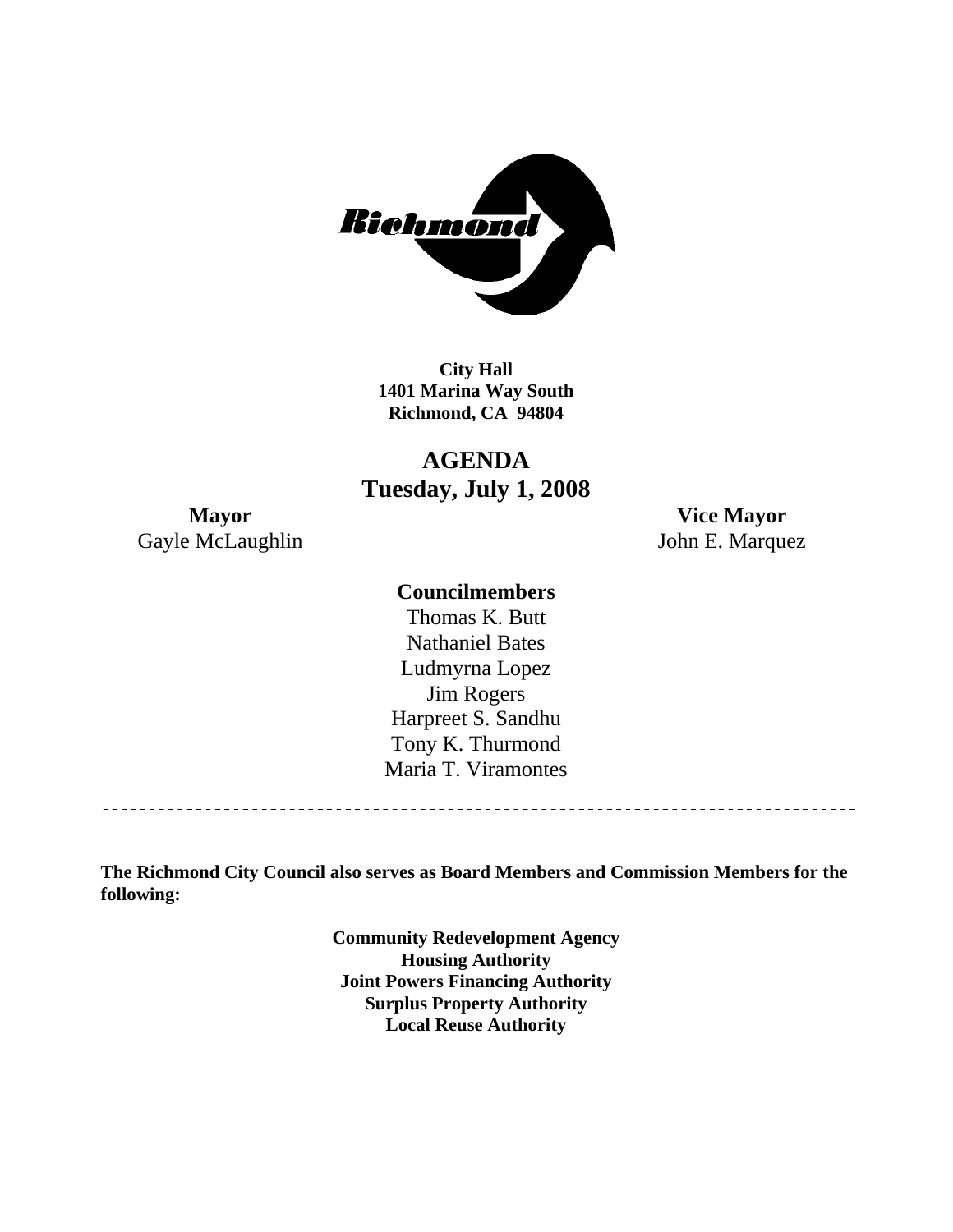# **MEETING PROCEDURES**

The City of Richmond encourages community participation at its City Council meetings and has established procedures that are intended to accommodate public input in a timely and time-sensitive way. As a courtesy to all members of the public who wish to participate in City Council meetings, please observe the following procedures:

**PUBLIC COMMENT ON AGENDA ITEMS:** Anyone who desires to address the City Council on items appearing on the agenda must complete and file a pink speaker's card with the City Clerk **prior** to the City Council's consideration of the item. Once the City Clerk has announced the item and discussion has commenced, no person shall be permitted to speak on the item other than those persons who have submitted their names to the City Clerk. Your name will be called when the item is announced for discussion. **Each speaker will be allowed TWO (2) MINUTES to address the City Council on NON-PUBLIC HEARING items listed on the agenda.** 

**OPEN FORUM FOR PUBLIC COMMENT:** Individuals who would like to address the City Council on matters not listed on the agenda or on **Presentations, Proclamations and Commendations, Report from the City Attorney, or Reports of Officers** may do so under Open Forum. All speakers must complete and file a pink speaker's card with the City Clerk **prior** to the commencement of Open Forum. **The amount of time allotted to individual speakers shall be determined based on the number of persons requesting to speak during this item. The time allocation for each speaker will be as follows: 15 or fewer speakers, a maximum of 2 minutes; 16 to 24 speakers, a maximum of 1 and one-half minutes; and 25 or more speakers, a maximum of 1 minute.** 

#### **SPEAKERS ARE REQUESTED TO OCCUPY THE RESERVED SEATS IN THE FRONT ROW BEHIND THE SPEAKER'S PODIUM AS THEIR NAME IS ANNOUNCED BY THE CITY CLERK.**

**CONSENT CALENDAR:** Consent Calendar items are considered routine and will be enacted, approved or adopted by one motion unless a request for removal for discussion or explanation is received from the audience or the City Council. A member of the audience requesting to remove an item from the Consent Calendar must complete and file a speaker's card with the City Clerk **prior to the City Council's consideration of Item C, Agenda Review.** An item removed from the Consent Calendar may be placed anywhere on the agenda following the City Council's agenda review.

*The City Council's adopted Rules of Procedure recognize that debate on policy is healthy; debate on personalities is not. The Chairperson has the right and obligation to cut off discussion that is too personal, too loud, or too crude.* 

**\*\*\*\*\*\*\*\*\*\*\*\*\*\*\*\*\*\*\*\*\*\*\*\*\*\*\*\*\*\*\*\*\*\*\*\*\*\*\*\*\*\*\*\*\*\*\*\*\*\*\*\*\*\*\*\*\*\***

## **Evening Open Session**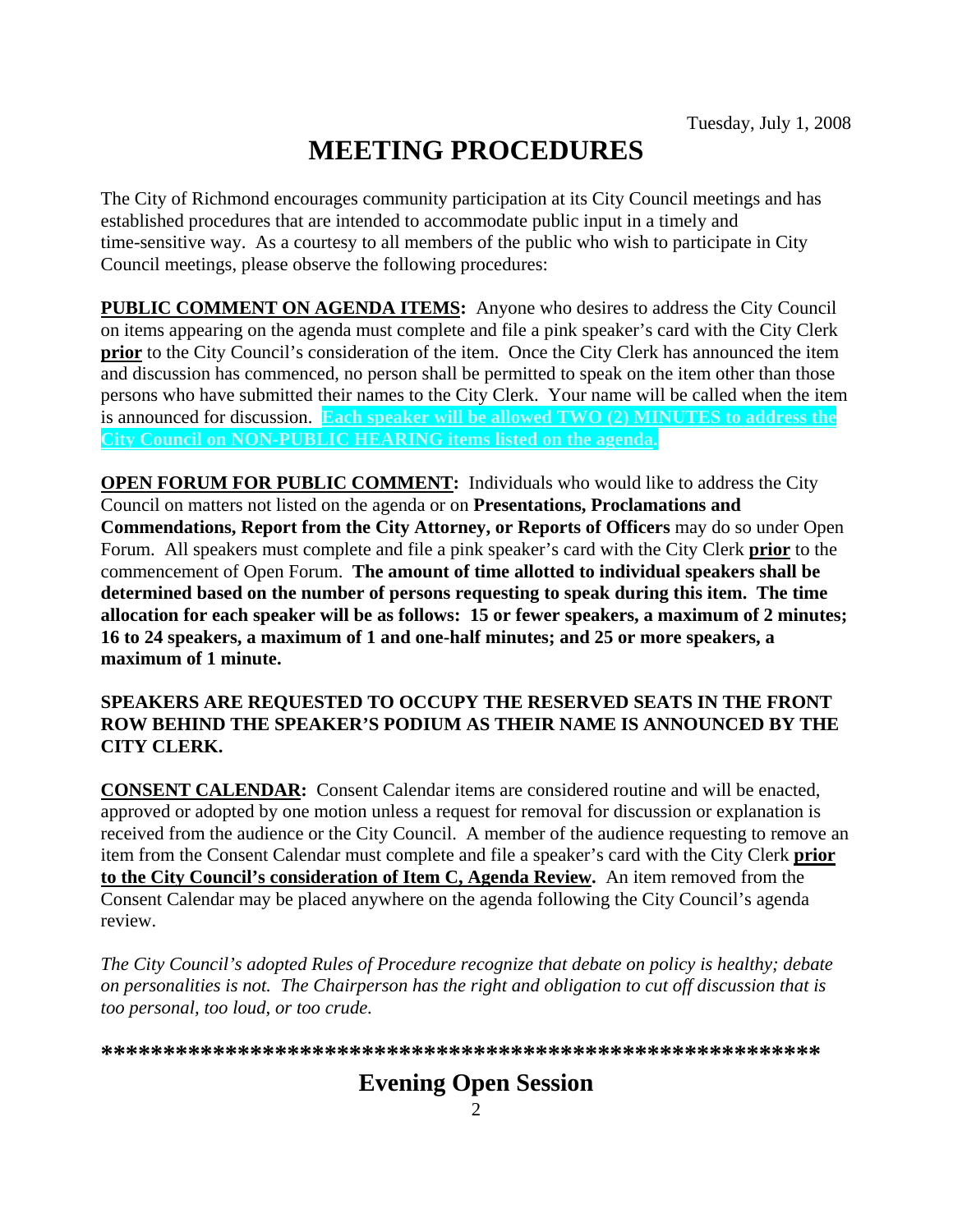Tuesday, July 1, 2008

5:30 p.m.

## **A. ROLL CALL**

#### **B. PUBLIC COMMENT**

## **C. ADJOURN TO CLOSED SESSION**

### **Closed Session**

Shimada Room of City Hall

#### **A. CITY COUNCIL**

 **A-1.** LIABILITY CLAIMS - PENDING LITIGATION (Government Code Section 54956.9):

Claimant: Jason Myers and Fred Usher Agency Claimed Against: City of Richmond

Claimant: Kenneth Eric Dobinson Agency Claimed Against: City of Richmond

 **A-2.** CONFERENCE WITH LEGAL COUNSEL - ANTICIPATED LITIGATION (Initiation of litigation pursuant to Subdivision (c) of Section 54956.9):

One Case

#### **B. REDEVELOPMENT AGENCY**

 **B-1.** CONFERENCE WITH REAL PROPERTY NEGOTIATOR (Government Code Section 54956.8):

Real Property Negotiations (Government Code Section 54956.8) Property: NWC Cutting Boulevard and South 13th Street APN: 544-240-009-8, 544-240-14-8, and 544-240-015-5 Negotiating Parties: Steve Duran/Patrick Lynch, City of Richmond Negotiations: Terms and Price

Real Property Negotiations (Government Code Section 54956.8)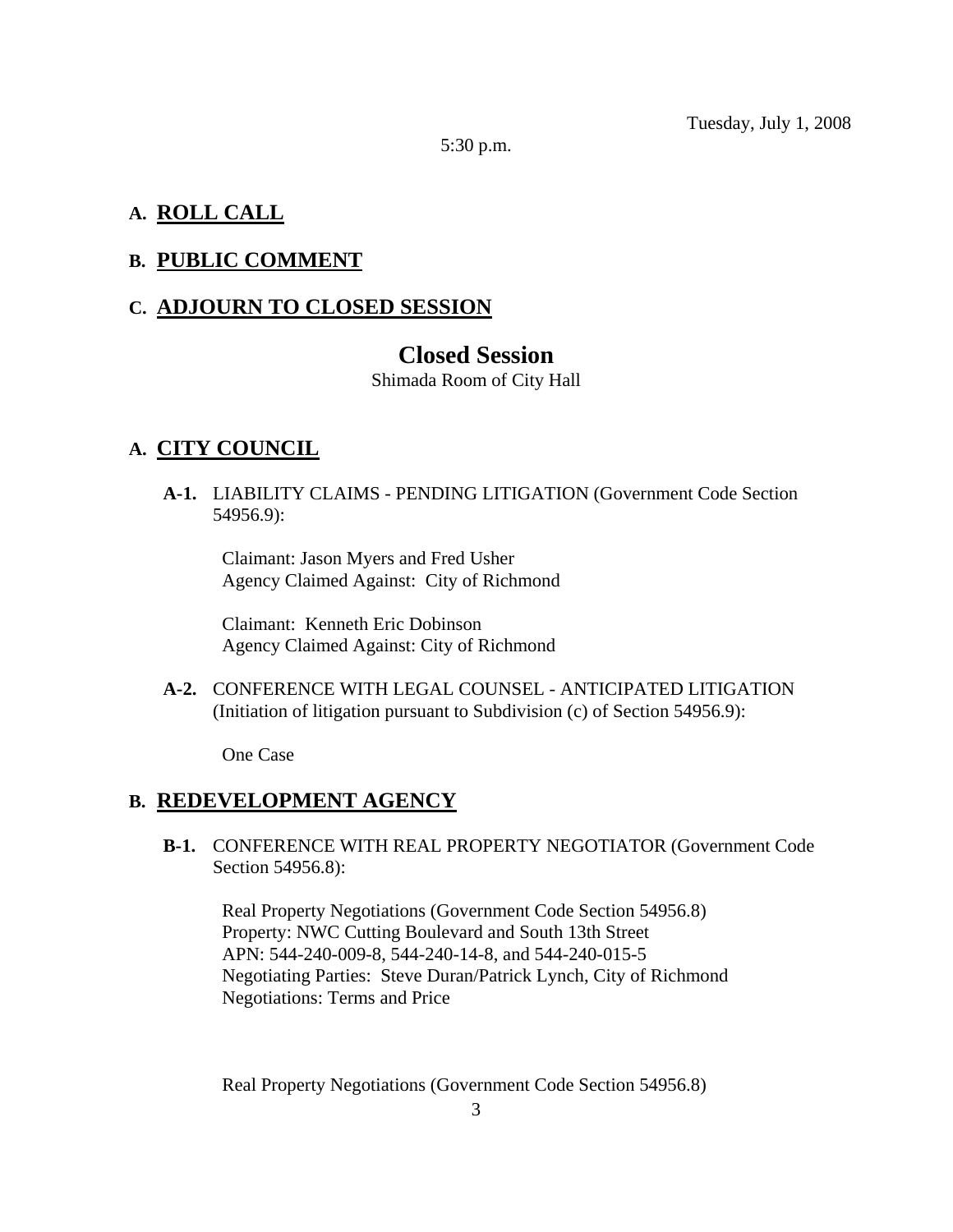Tuesday, July 1, 2008 Property: West of San Pablo Avenue and South of Bissell Avenue, approximately 1.73 acres; APN: 513-034-046 Negotiating Parties: Steve Duran/Patrick Lynch, City of Richmond Negotiations: Terms and Price

**\*\*\*\*\*\*\*\*\*\*\*\*\*\*\*\*\*\*\*\*\*\*\*\*\*\*\*\*\*\*\*\*\*\*\*\*\*\*\*\*\*\*\*\*\*\*\*\*\*\*\*\*\*\*\*\*\*\*\*\*** 

## **Special Meeting Richmond Housing Authority**

6:30 p.m.

## **A. PLEDGE TO THE FLAG**

## **B. ROLL CALL**

## **C. STATEMENT OF CONFLICT OF INTEREST**

## **D. OPEN FORUM FOR PUBLIC COMMENT**

## **E. CONSENT CALENDAR**

- **E-1.** ADOPT A RESOLUTON authorizing submission of a Lead Hazard Control grant application to the U.S. Department of Housing and Urban Development (HUD) and the execution of a Memorandum of Understanding (MOU) among local partnering entities - Housing Authority (Tim Jones 621-1310).
- **E-2.** ADOPT A RESOLUTION authorizing the Executive Director to revise the Section 8 and Public Housing Program Utility Allowances to reflect the new rates supported by a recently completed utility rate survey - Housing Authority (Tim Jones 621- 1310).
- **E-3.** APPROVE the minutes of the Special Meeting of the Richmond Housing Authority held on June 17, 2008 - City Clerk's Office (Diane Holmes 620-6513).

## **F. ADJOURNMENT**

**\*\*\*\*\*\*\*\*\*\*\*\*\*\*\*\*\*\*\*\*\*\*\*\*\*\*\*\*\*\*\*\*\*\*\*\*\*\*\*\*\*\*\*\*\*\*\*\*\*\*\*\*\*\*\*\*\*\*\*\*** 

## **Richmond Community Redevelopment Agency**

4 6:35 p.m.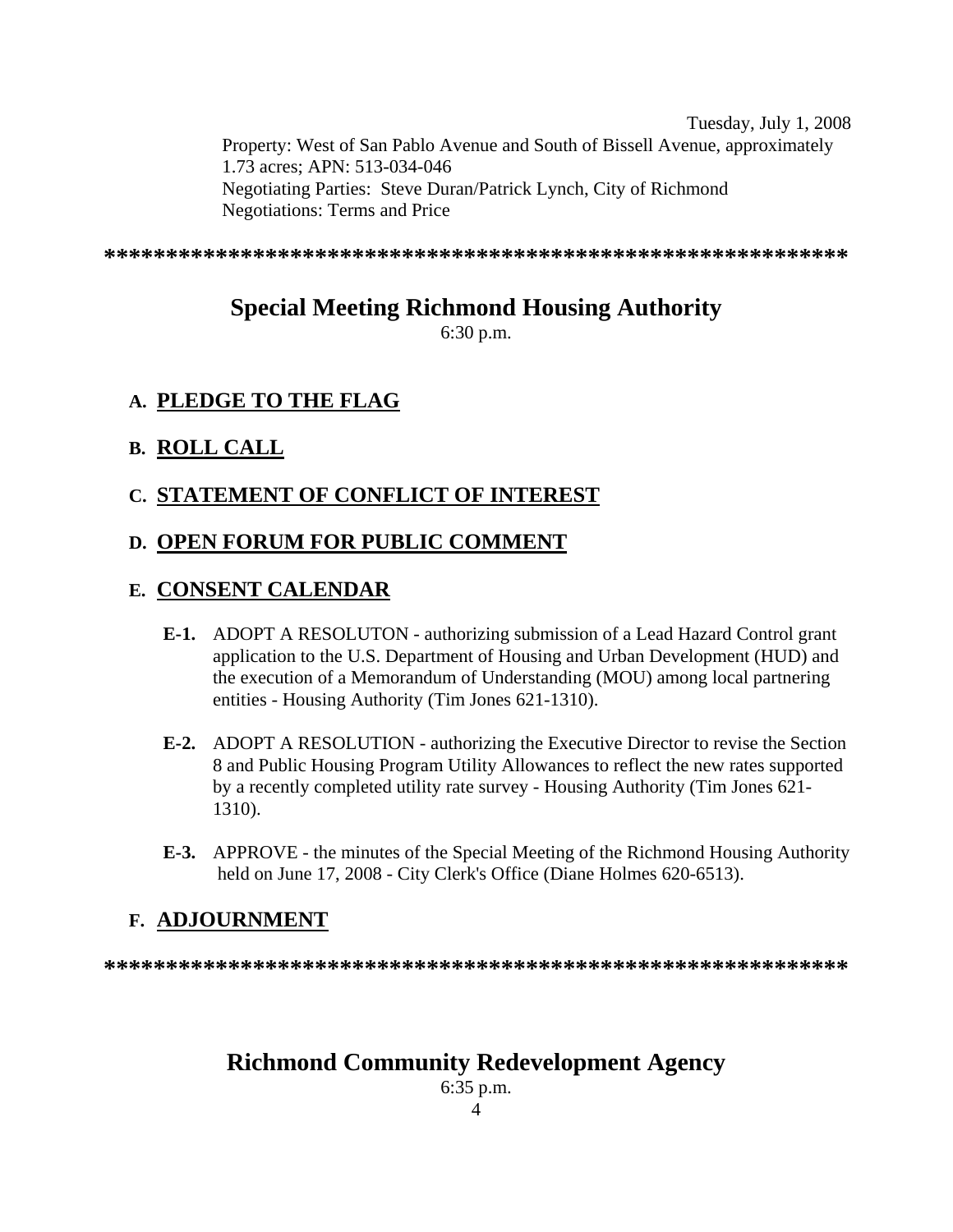## **A. ROLL CALL**

## **B. STATEMENT OF CONFLICT OF INTEREST**

## **C. OPEN FORUM FOR PUBLIC COMMENT**

## **D. CONSENT CALENDAR**

- **D-1.** ADOPT A RESOLUTION authorizing the Executive Director to negotiate and execute an Exclusive Right to Negotiate Agreement (ERN) with Kingston LLC (Developer) for development of market rate and affordable housing on a portion of the Miraflores Housing Development site - Richmond Community Redevelopment Agency (Steve Duran/Patrick Lynch 307-8140).
- **D-2.** ADOPT A RESOLUTION authorizing the Executive Director to submit an application to the Bay Area Air Quality Management District (BAAQMD) Transportation Fund for Clean Air (TFCA) Regional Fund Program for grant funding of pedestrian improvements on Nevin Avenue from 19th Street eastward to 27th Street - Richmond Community Redevelopment Agency (Steve Duran/Alan Wolken 307-8140).
- **D-3.** APPROVE the minutes of the Richmond Community Redevelopment Agency Meeting held on on June 17, 2008 - City Clerk's Office (Diane Holmes 620-6513).

## **E. ADJOURNMENT**

**\*\*\*\*\*\*\*\*\*\*\*\*\*\*\*\*\*\*\*\*\*\*\*\*\*\*\*\*\*\*\*\*\*\*\*\*\*\*\*\*\*\*\*\*\*\*\*\*\*\*\*\*\*\*\*\*\*\*\*\*** 

**CITY COUNCIL**  7:00 p.m.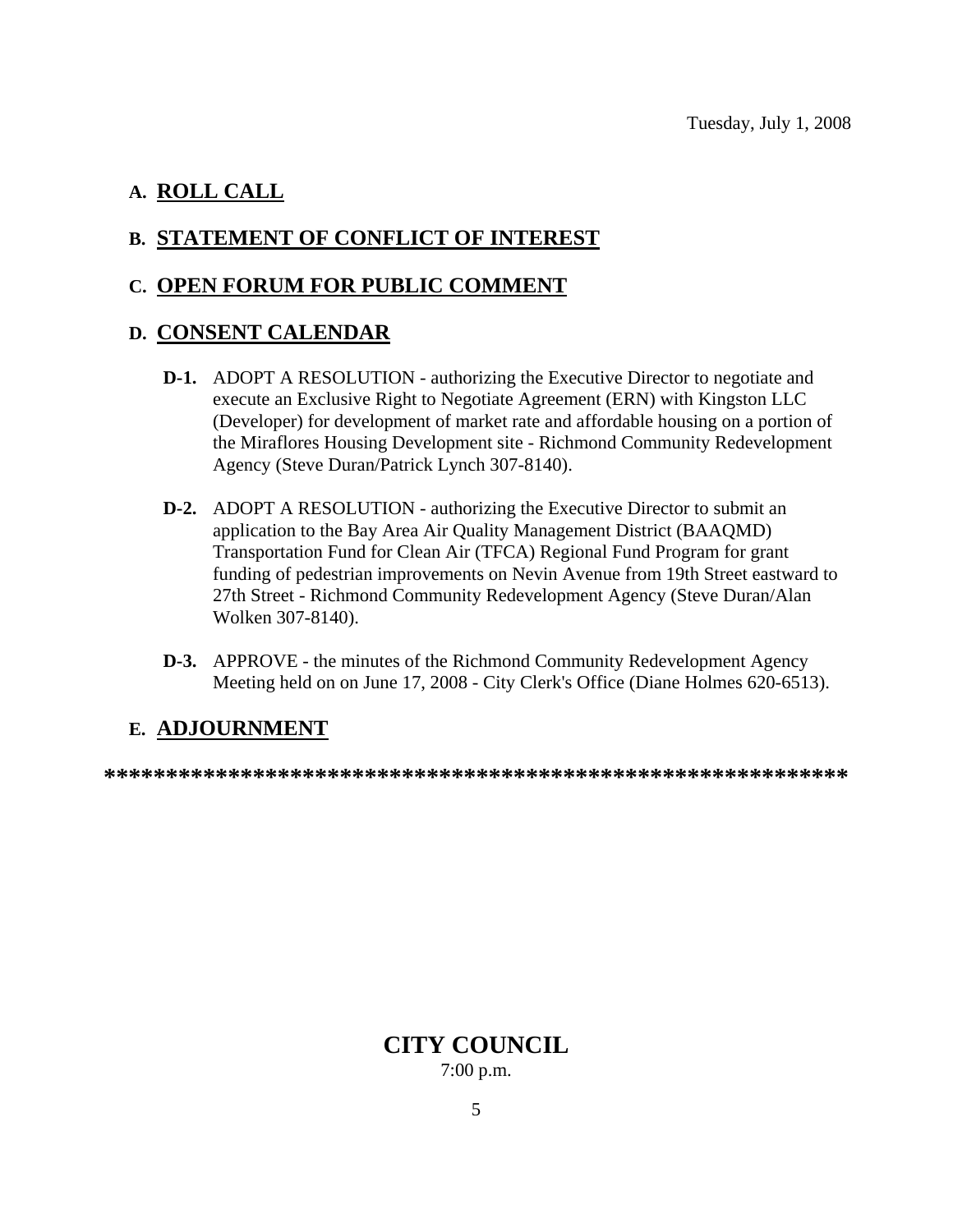#### **A. ROLL CALL**

#### **B. STATEMENT OF CONFLICT OF INTEREST**

#### **C. AGENDA REVIEW**

#### **D. PRESENTATIONS, PROCLAMATIONS, AND COMMENDATIONS**

## **E. REPORT FROM THE CITY ATTORNEY OF FINAL DECISIONS MADE AND NON-CONFIDENTIAL DISCUSSIONS HELD DURING CLOSED SESSION**

#### **F. CONSENT CALENDAR**

- **F-1.** APPROVE a contract amendment with Keyser Marston Associates, increasing the contract amount by \$10,000.00 for a total contract amount not to exceed \$19,500.00, to provide consulting services to assist the Port in recommending a developer for the rehabilitation and adaptive use of historic buildings in the Point Potrero Marine Terminal project - Port (Jim Matzorkis 215-4600).
- **F-2.** APPROVE a contract amendment with Moore Iacofano Goltsman, Inc. (MIG) to increase the contract amount by \$50,000 (from \$1,855,508 to \$1,980,495), to support the cost of additional General Plan meetings and study sessions as directed by the City Council during its budget discussions. (The Finance Standing Committee reviewed this item June 20, 2008, and recommended approval by the City Council) – Planning Department (Richard Mitchell 620-6706).
- **F-3.** APPROVE a sole source purchase of a two year standard maintenance agreement with MA/Com, the original equipment manufacturer for the City of Richmond 800 MHz Public Safety Radio System, in an amount not to exceed \$1,147,604.55. (The Finance Committee reviewed this item on June 20, 2008, and recommended approval by the City Council) - Police Department (Chief Chris Magnus 620-6655).
- **F-4.** APPROVE the lease of seven new 2008 R1200 RT-P BMW motorcycles from Teeper Inc., dba Marin BMW Motorcycles, at a total cost of \$221,347.00, or \$73,782.33 per year over three fiscal years. (The Finance Committee reviewed this item on June 20, 2008, and recommended approval by the City Council) - Police Department (Chief Chris Magnus 620-6656).
- **F-5.** APPROVE payment to County Asphalt in the amount of \$67,315.67 for emergency purchase of asphalt concrete used to complete the paving work on Hilltop Mall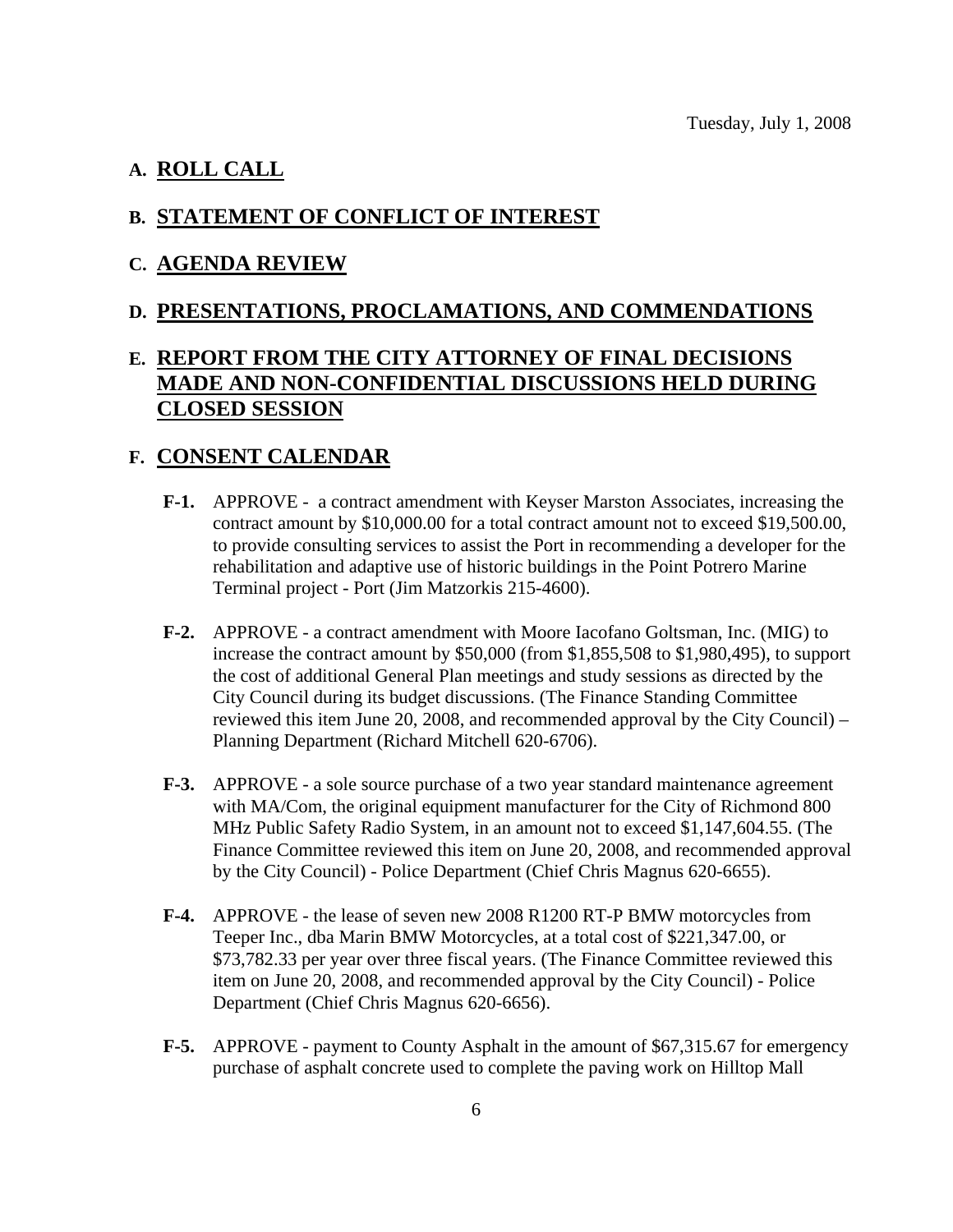Road. - Public Works (Yader A. Bermudez 231-3009).

- **F-6.** APPROVE a contract to rent a meeting room in the Harbor Master's Building for 80 days, at \$170/day, for a total contract amount not to exceed \$13,600 - Finance Department (James Goins 620-6740).
- **F-7.** ADOPT A RESOLUTION authorizing the execution and delivery of a master lease with SunTrust Leasing Corporation for equipment schedules, escrow agreements and related instruments, and determining other matters in connection therewith - Finance Department (James Goins 620-6740).
- **F-8.** INTRODUCE AN ORDINANCE (first reading) setting the tax rate for the Tax Override Pension Fund for Fiscal Year 2008-2009 - Finance Department (James Goins 620-6740).
- **F-9.** INTRODUCE AN ORDINANCE (first reading) establishing a new Road Construction Impact Fee for developers of residential and commercial projects using vehicles carrying extra large loads on City streets, with such fee to be established by resolution of the City Council. (The Finance Committee reviewed this item on May 16, 2008, and recommended approval by the City Council) - Finance Department (James Goins 620-6740).
- **F-10.** APPROVE a contract for transitional housing and school and street outreach services with Neighborhood House of North Richmond in the amount of \$194,000 for a term of two years, as a component of the California Gang Reduction & Intervention Program (CalGRIP) Grant. (The Finance Committee reviewed this item on June 20, 2008, and recommended approval by the City Council) - Office of Neighborhood Safety (DeVone L. Boggan 621-1219).
- **F-11.** APPROVE a contract with Psomas to act as the "City Consultant" pursuant to the Agreement between the City of Richmond and Veolia Water North America (Veolia), in amount not to exceed \$850,000. (This item was reviewed and referred by the Finance Committee on June 18, 2008 - Engineering (Rich Davidson 510-307- 8105.
- **F-12.** APPROVE the installation of two speed control undulations on the 1500 block of Merced Street between South 56th Street and Tehama Avenue - Engineering (Rich Davidson 307-8105).
- **F-13.** ADOPT A RESOLUTION approving a budget adjustment for the Richmond Public Library, accepting California Public Library Fund (PLF) in the amount of \$39,488 from the California State Library, for fiscal year 2007-2008 - Library & Cultural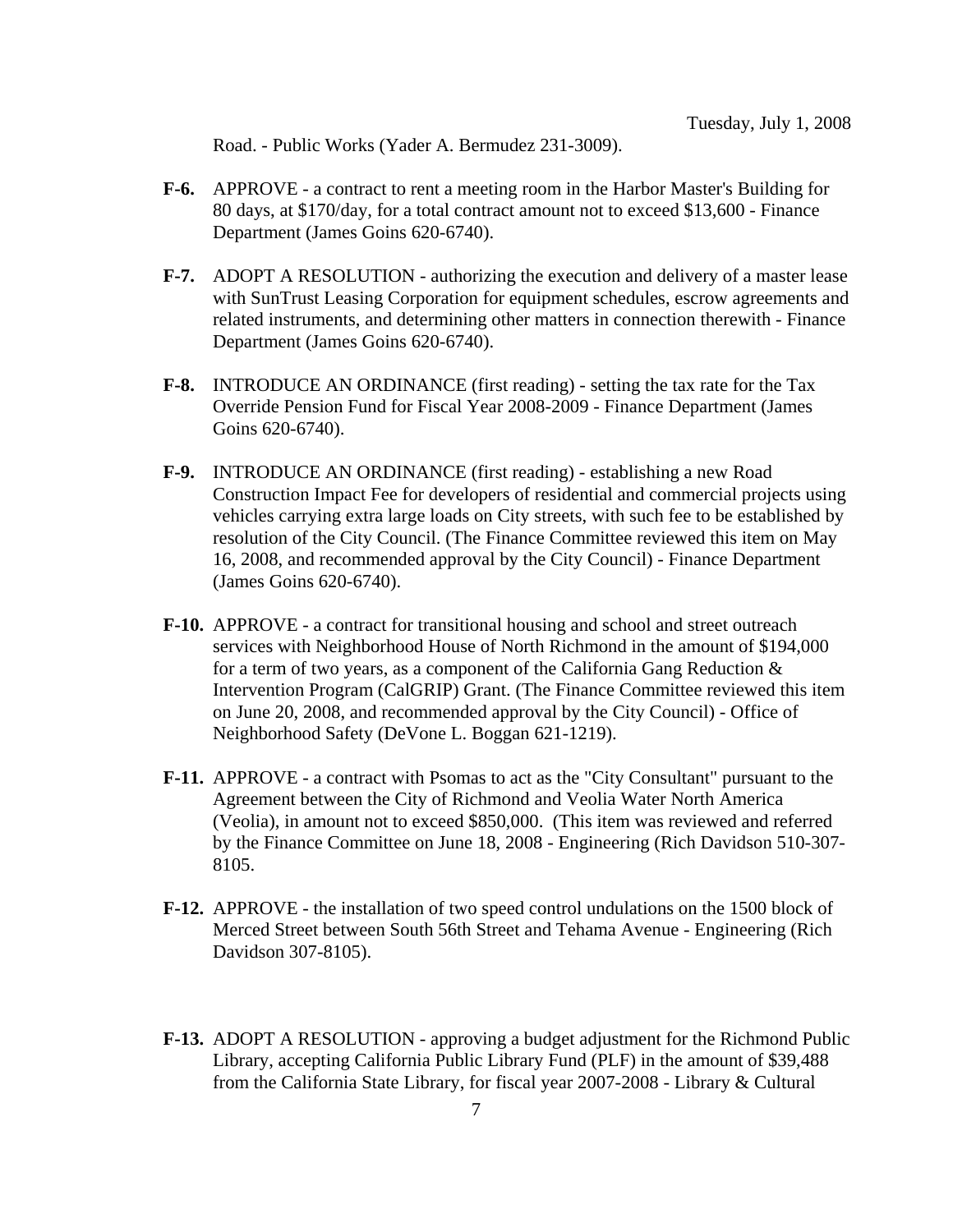Services (Monique A. le Conge 620-6951).

- **F-14.** ADOPT A RESOLUTION approving a budget adjustment for the Literacy for Every Adult Program (LEAP), accepting the allocation of California Library Literacy Services (CLLS) funds from the California State Library in the amount of \$75,493 for Fiscal Year 2007/2008 - Library & Cultural Services (Monique A. le Conge 620-6951).
- **F-15.** APPROVE a contract with Trisha A. Aljoe to provide continued legal services with respect to the Police Department in connection with Code Enforcement activities, drug house abatement matters and general legal matters in the amount of \$150,000 for the term from July 1, 2008, through June 30, 2009 - City Attorney's Office (Louise Renne 620-6509).
- **F-16.** ADOPT A RESOLUTION creating the Richmond-Zhoushan Sister City Commission for the purpose of initiating and conducting exchanges of activities with appropriate organizations, groups, and citizens of Zhoushan, with the approval of the City of Richmond - City Attorney's Office (Louise Renne 620-6509).
- **F-17.** ADOPT A RESOLUTION approving a lease with The Watershed Nursery ("WN") (lessee) for City-owned property located on Canal Boulevard adjacent to the wastewater treatment plant, for a base rent of \$300 per month, plus an additional rent representing tenant's share of the allocable operating expenses, for three years plus two successive one-year option periods, and authorizing the City Manager to execute the lease for the City of Richmond - City Manager's Office (Bill Lindsay 620-6512).
- **F-18.** APPROVE appointment of Ayesha Walker to the Arts and Culture Commission with a term expiring January 31, 2012 - Mayor McLaughlin (620-6503).
- **F-19.** DIRECT staff to review the City's Conflict of Interest Code City Attorney's Office/City Clerk's Office (Louise Renne/Diane Holmes 620-6509/620-6513).
- **F-20.** APPROVE the minutes of the Regular Meeting of the Richmond City Council held on June 17, 2008 - City Clerk's Office (Diane Holmes 620-6513).

## **G. PUBLIC HEARINGS**

 **G-1.** Conduct the Public Hearing and Accept the Engineer's Report for the Hilltop Landscape Maintenance Assessment District Fiscal Year 2008-2009 - Public Works